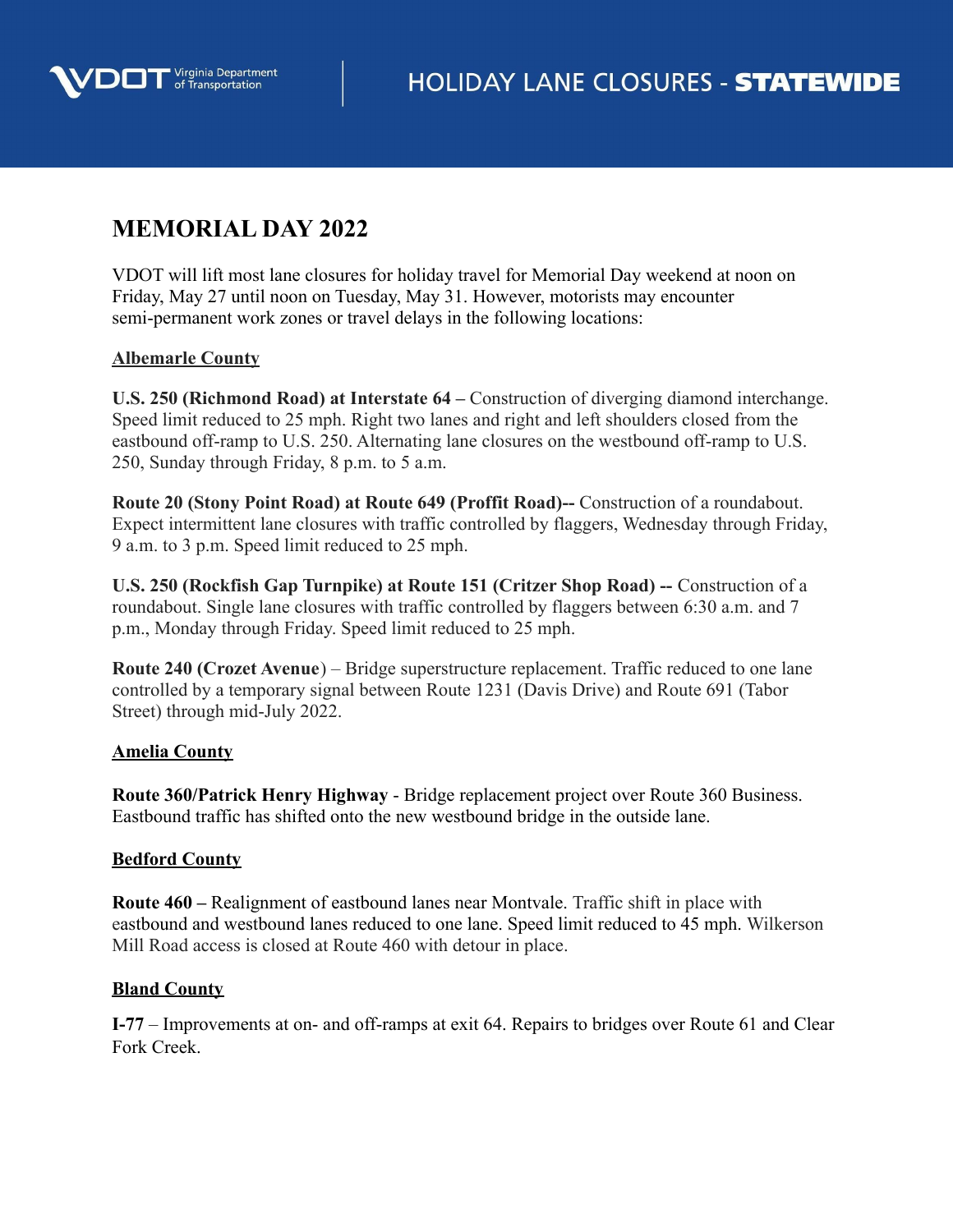

### **Botetourt County**

**I-81 Rest Area Closure -** Troutville Rest Area on southbound I-81 at mile marker 158 will be closed from late May 2022 (after Memorial Day) until early September 2022 (before Labor Day). The rest area facility, ramps and parking lot will be closed to the public.

## **Brunswick County**

**Route 1 over CSX** - Bridge substructure and superstructure repairs. The north left lane is closed about half a mile north of Route 46.

## **Carroll County**

**Route 58W** – Bridge replacement over Crooked Creek between Route 822 and Route 887. Traffic reduced to one lane in both directions at Glendale Drive.

## **Chesterfield County**

**Route 10 (West Hundred Road)/I-95 Interchange** - Interchange improvement project. The ramp from W. Hundred Road west to I-95 north and the ramp from I-95 north to W. Hundred Road is restricted to a width of 14 feet. The W. Hundred Road inside lane eastbound is closed between I-95 and Chestnut Hill Road. Shoulder closures at W. Hundred Road westbound and I-95 north.

**Route 10/W. Hundred Road** - Road widening between Bermuda Triangle Road and Rivers Bend Boulevard in both directions. Work zone speed limit reduced to 45 mph. A double lane shift toward the north in the westbound direction will be in place. Turn lanes westbound from Route 10 to Old Bermuda Hundred Road are restricted with a detour in place.

**Route 10/Ironbridge Road** - Road widening from Frith Lane to west of Whitepine Road. A right turn lane closure will be in place westbound to Frith Lane.

**I-95 over Route 608/Reymet Road** - Bridge rehabilitation. Long term shoulder closures with barriers are in place on I-95 north and south near mile marker 63.5.

#### **City of Chesapeake**

**I-64** – Widening interstate between I-264/Bowers Hill and Battlefield Boulevard. Speed limit reduced to 55 mph in both directions.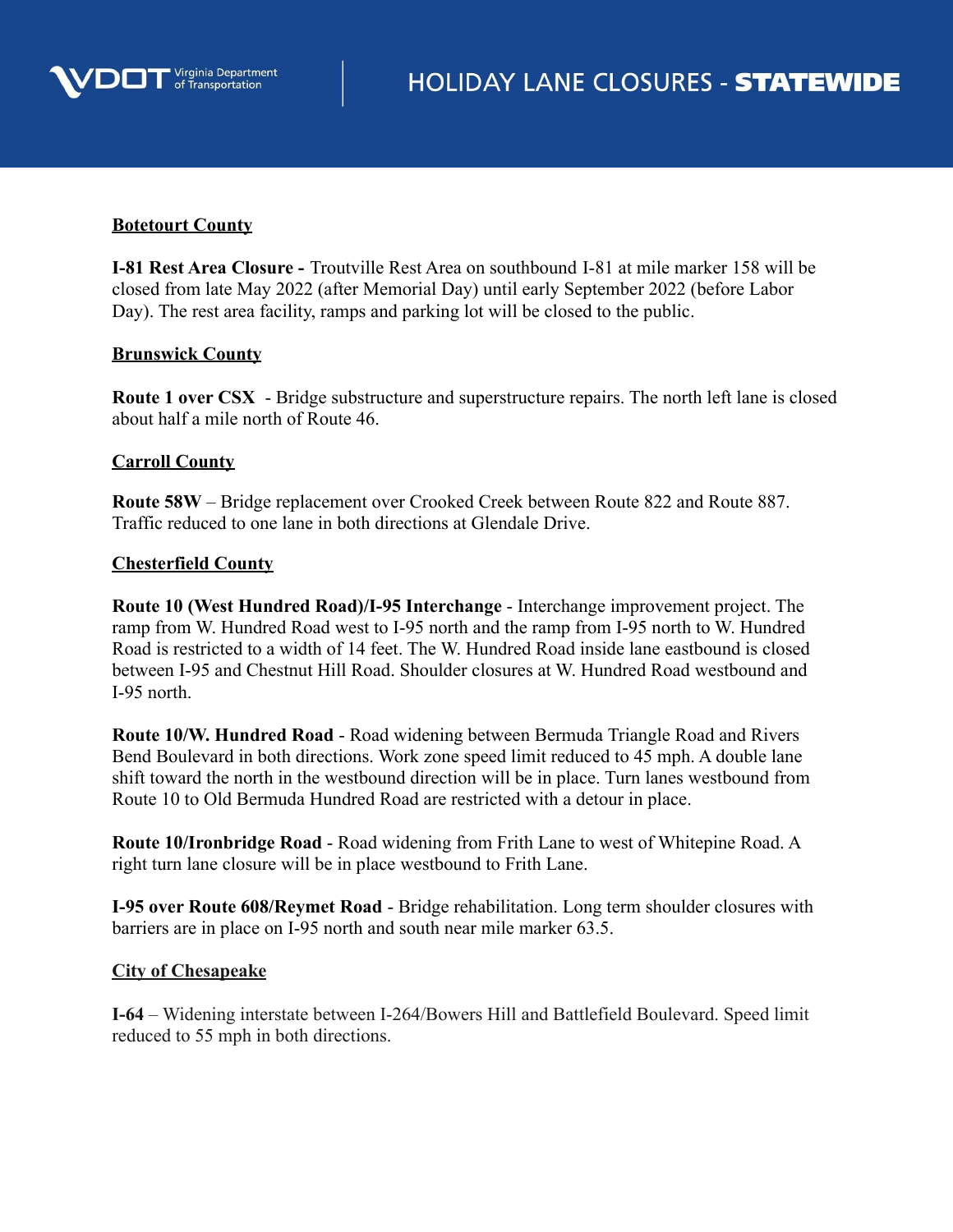

# **Craig County**

**Route 311** – Bridge replacement over Meadow Creek. Traffic reduced to one lane with a temporary signal to control traffic. Width restriction 9 feet. Speed reduced to 35 mph. Signed detour in place on Allen Street.

## **Fauquier County**

**U.S. 17 (Marsh Road)** – Replacing southbound bridge over the railroad and Route 805 (Bealeton Road). One southbound lane closed. Lane closure will remain in place for the majority of the project.

**Route 805 (Bealeton Road)** – Bridge replacement project. Road reduced to one lane under the U.S. 17 (Marsh Road) bridge. Temporary traffic signals in place.

**Route 610 (Midland Road)** – Bridge superstructure replacement. Road closed .8 miles south of Route 28 (Catlett Road). Directional signs and detours in place.

**Route 647 (Crest Hill Road)** – Bridge replacement. The bridge over Thumb Run is closed for replacement of the structure. Detour signs will direct traffic to use Route 635 (Hume Road) and Route 688 (Leeds Manor Road).

**Route 674 (Frytown Road)** – Roadway reconstruction. Road closed to through traffic between Route 678 (Bald Eagle Drive) and Route 1440 (Millwood Drive). Local traffic to follow directional signs.

#### **Frederick County**

**Route 522** – Replacing southbound bridge over Opequon Creek. Single-lane traffic in each direction using northbound bridge. Work zone speed limit 45 mph.

# **Henry County**

**Route 220 –**Safety improvements southbound from VA/NC State line to Route 688. Left lane closure in place.

#### **Isle of Wight County**

**Route 460** - Bridge replacement. Road closed eastbound between Zuni Circle and Tucker Swamp Road (Route 635). All traffic will be shifted to westbound lanes. Wide loads exceeding 10 feet, 6 inches are advised to use alternate routes.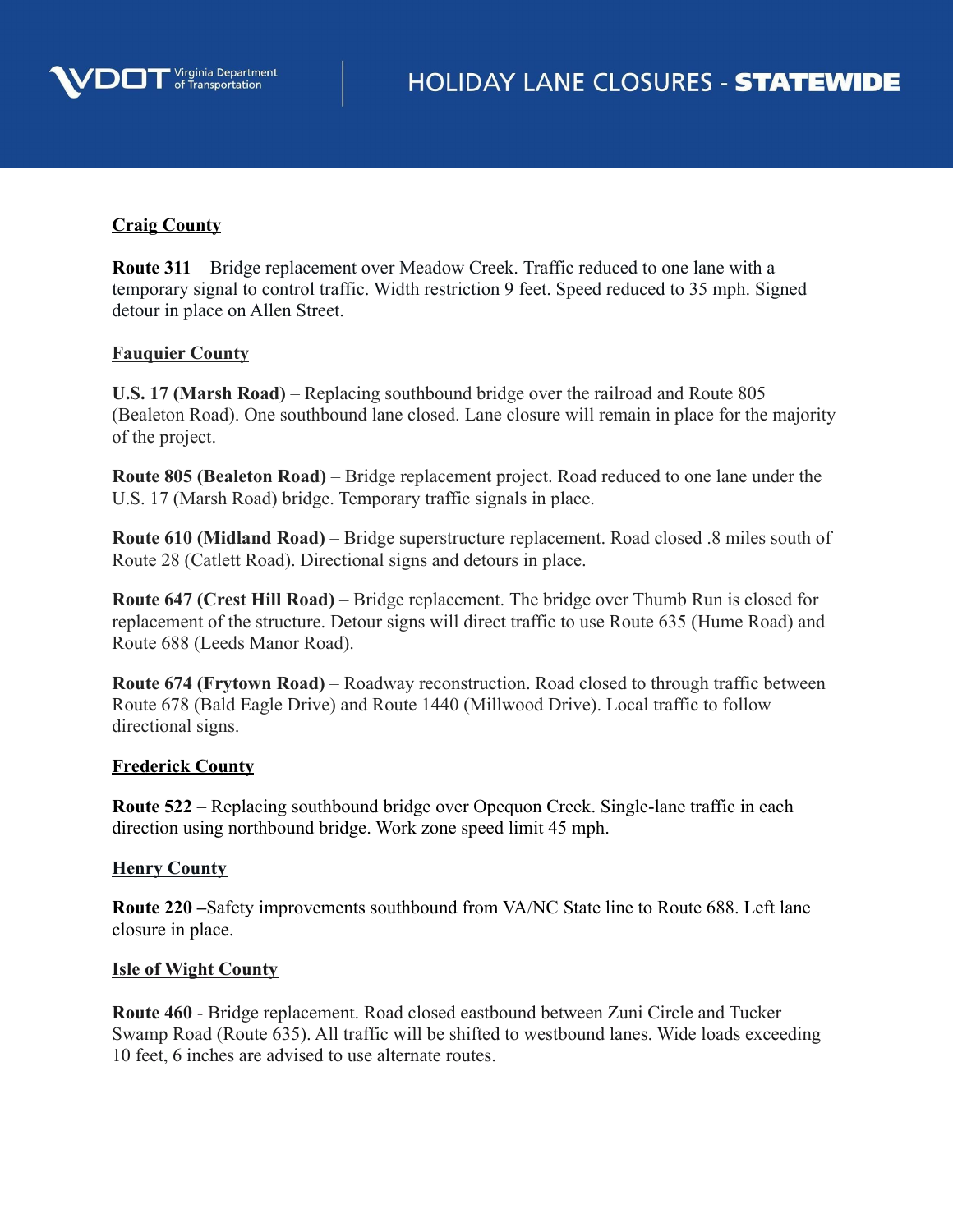

**Route 638 (Mill Creek Drive) -** Bridge replacement**.** Road closed to through traffic in both directions between Route 645 (Yellow Hammer Road) and Mill Creek Trail with a signed detour in place.

**Route 690 (Ennis Mill Road)** – Bridge replacement. Road closed in both directions to through traffic between Route 460 (Windsor Boulevard/Pruden Boulevard) and Route 606 (Five Forks Road) with a signed detour in place.

## **James City County**

**Route 612 (Longhill Road)** – Road widening from east of Williamsburg West Drive to Glenburnie Road. Speed limit reduced to 35 mph in both directions.

**Route 199** – Sheet pile wall rehabilitation. Single-lane closures east (Humelsine Parkway) between Colonial Parkway and Mounts Bay Road from 9 a.m. and 3 p.m., as well as a long-term stationary right shoulder closure in place in both directions.

## **Louisa County**

**Route 522 (Cross County Road)** – Construction of a roundabout at U.S. 250 (Broad Street Road) near the Goochland County line. Expect flagging operations Monday through Friday, 9 a.m. to 4 p.m.

# **Mecklenburg County**

**Route 92 over Butcher's Creek** - Full bridge replacement. Alternating lane closures exist and traffic is following a temporary automatic traffic signal.

#### **City of Newport News**

**Route 173 (Denbigh Boulevard) over I-64 –** Bridge replacement between Jefferson Avenue and Warwick Boulevard. Bridge traffic reduced to one lane in each direction. Access to and from Denbigh Boulevard at Richneck Road closed. Shoulders closed. Long-term lane shift in place on I-64 west at the Denbigh Boulevard overpass.

#### **City of Norfolk/City of Hampton**

**Hampton Roads Bridge-Tunnel (HRBT) Expansion Project** (I-64 east and west from Settlers Landing Road to I-564) – Roadway widening. All travel lanes open.

● Overpass widening. W. Evans Street from Executive Drive to Granby Street closed in both directions. Detour in place.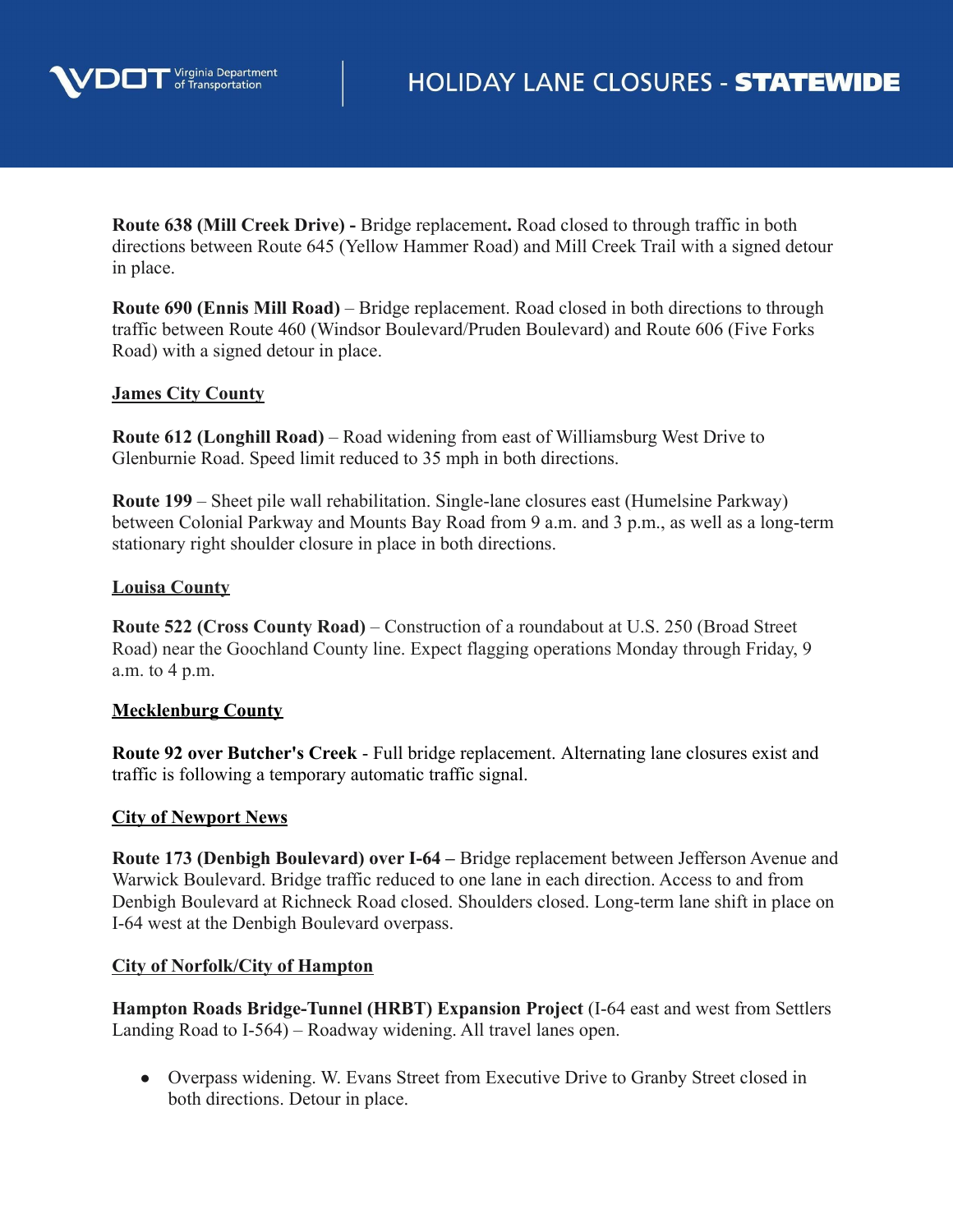

• Overpass widening. Mason Creek Road under I-64 closed in both directions. Detour in place

# **City of Norfolk/City of Virginia Beach**

**I-64/I-264** – Roadway widening and interchange improvements on I-264 between Newtown Road (exit 15) and Witchduck Road (exit 16). New traffic pattern in place with the opening of a new off-ramp from I-264 east to northbound Newtown Road (exit 15b).

# **Page County**

**Route 211** – Replacing westbound bridge over Shenandoah River South Fork. Single-lane traffic in each direction using eastbound bridge. Work zone speed limit 45 mph.

# **City of Petersburg**

**I-95 south bridge over Route 301/South Crater Road** - Bridge deck replacement. Long term ramp and lane closures will be in place near mile marker 50.

**Route 301/S. Crater Road beneath I-95** - Bridge deck replacement. All north lanes closed with a detour in place.

# **Powhatan County**

**Route 711/Huguenot Trail** - Intersection improvements project. All north and south lanes are closed between Huguenot Springs Road and Woolridge Road with a detour in place.

#### **Pulaski County/Montgomery County**

**I-81** – Replacing northbound bridge over the New River at the Pulaski/Montgomery County line. Northbound traffic switched to new bridge. Lane, ramp and shoulder closures in place between mile markers 103 and 105. Speed limit reduced to 60 mph. Width restriction is 11 feet.

#### **City of Richmond**

**Route 197/Laburnum Avenue to I-64 west** - Bridge rehabilitation. Ramp closure from Laburnum Avenue to I-64 west.

**North 1st Street & N. 7th Street over I-95** - Bridge repairs. Long term shoulder closures on I-95 near mile marker 75. Northbound N. 1st Street will be closed between Baker and Duval Streets, and northbound N. 7th Street will be closed between Hospital and Jackson Streets.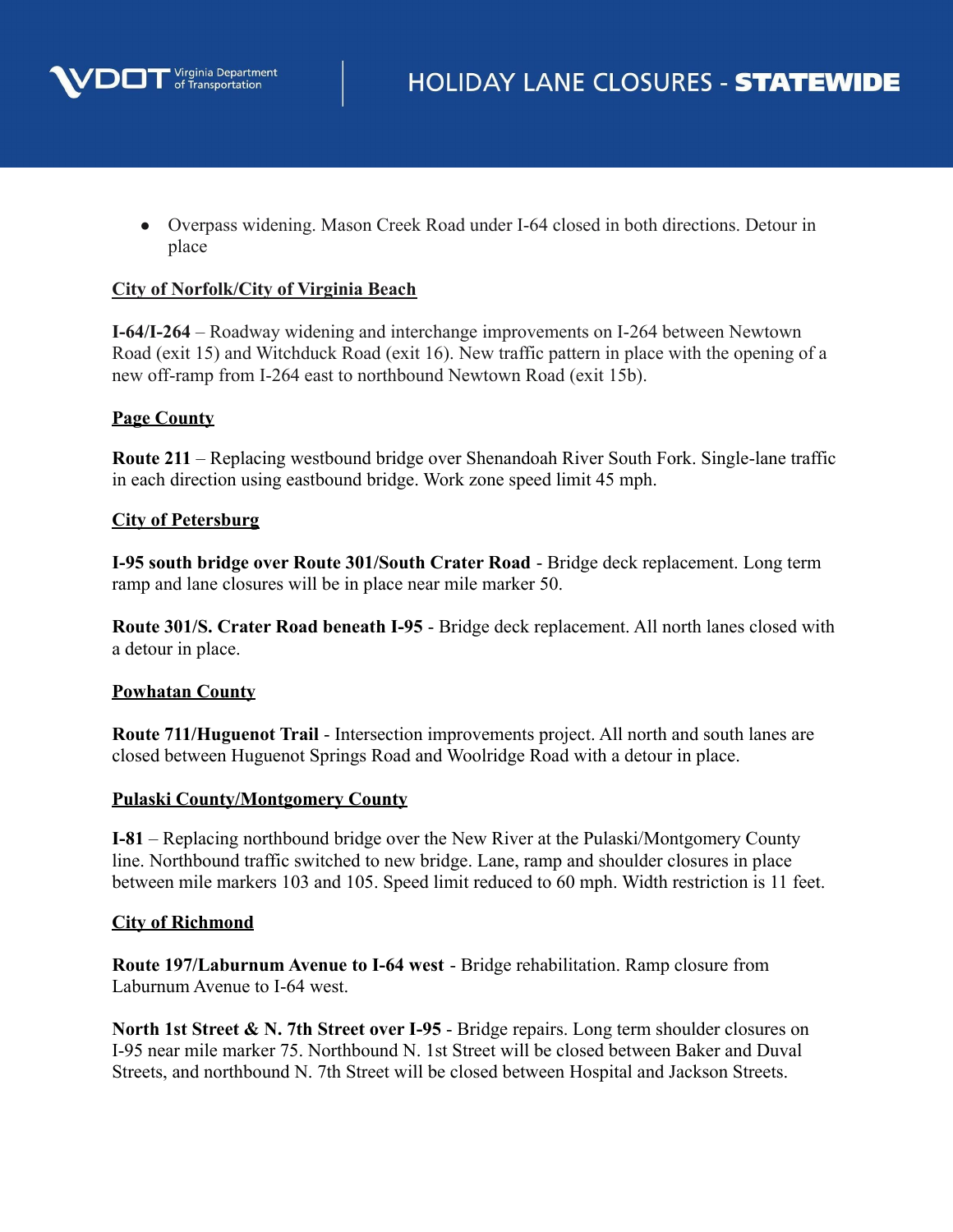

# **Roanoke City**

13<sup>th</sup> Street – Safety improvements. Southbound traffic detoured using Norfolk Avenue onto 12<sup>th</sup> Street to Tazewell Avenue. Northbound 13<sup>th</sup> Street open to traffic. Flaggers possible. Speed limit is 25 mph.

#### **Roanoke County**

**I-81 –** Road widening between exits 137 and 141 northbound and southbound. Barrier wall being installed. Nighttime lane closures. Daytime shoulder closures. Width restriction is 11 feet.

## **Scott County**

**Route 23** – Rehabilitating bridges over Speers Ferry. The northbound bridge is closed and traffic is restricted to a single 11-foot-wide lane in each direction across the southbound bridge.

## **Smyth County**

**I-81** - Extending northbound acceleration lane near exit 47 in the Marion area. North and southbound shoulder closures.

#### **Southampton County**

**Route 189** – Bridge replacement. Road closed in both directions between Route 58 and Route 714 with a signed detour in place.

#### **Stafford County/Spotsylvania County/City of Fredericksburg**

**I-95** – Improve 95 construction projects between exits 148 (Quantico) and 126 (Spotsylvania). Shoulder closures northbound and southbound.

#### **City of Virginia Beach**

**Laskin Road** – Road reconstruction and bridge replacement from Republic Road to Red Robin Road. Speed limit reduced to 35 mph in both directions.

#### **Washington County**

**I-81** – Traffic flow improvement project near exit 17 in Abingdon. Narrowed shoulders northbound.

**Route 58** – Road widening in the Damascus area of Washington County from east of Route 708 (Bethel Road) to just east of Route 858 (Hollyfield Road). Recreational traffic along the South Fork Holston River and the Virginia Creeper Trail will be periodically impacted.